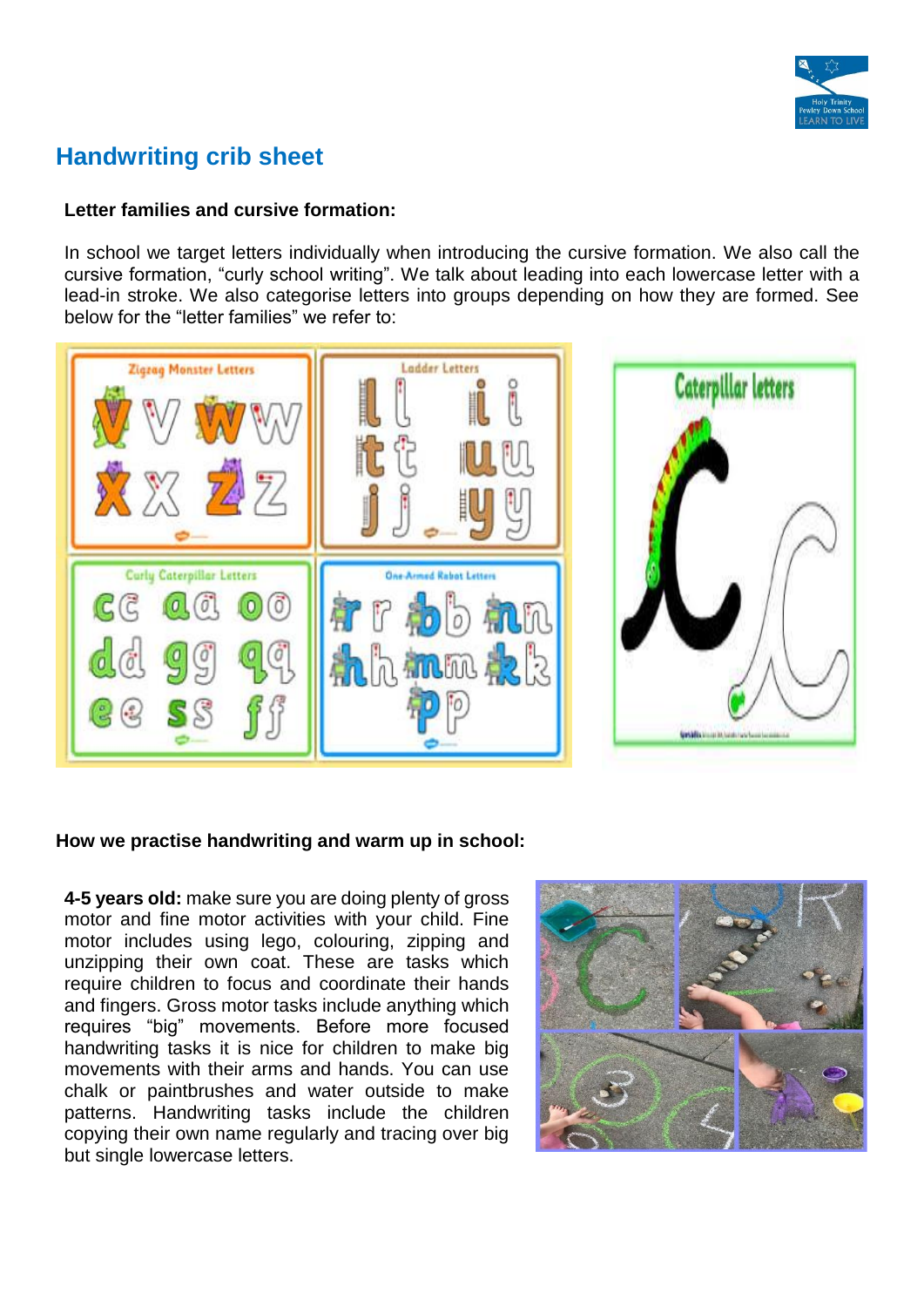**5-6 years old:** most children are ready to focus their handwriting more and have better control over their cursive formation. Some children find leading into the letter and undoing printing habits hard. Doing plenty of the activities mentioned above is important. Often children find the "curly caterpillar" letters hard to use cursive formation, so encourage lots of tracing target letters along a line before having a go at copying the letter. Always apply the single letter to a whole word, for example, if your child is practising 'c' then they can write examples of words with 'c' in them.



Have all letters with their correct cursive formation available for your child to view as a visual prompt when they are doing written tasks.